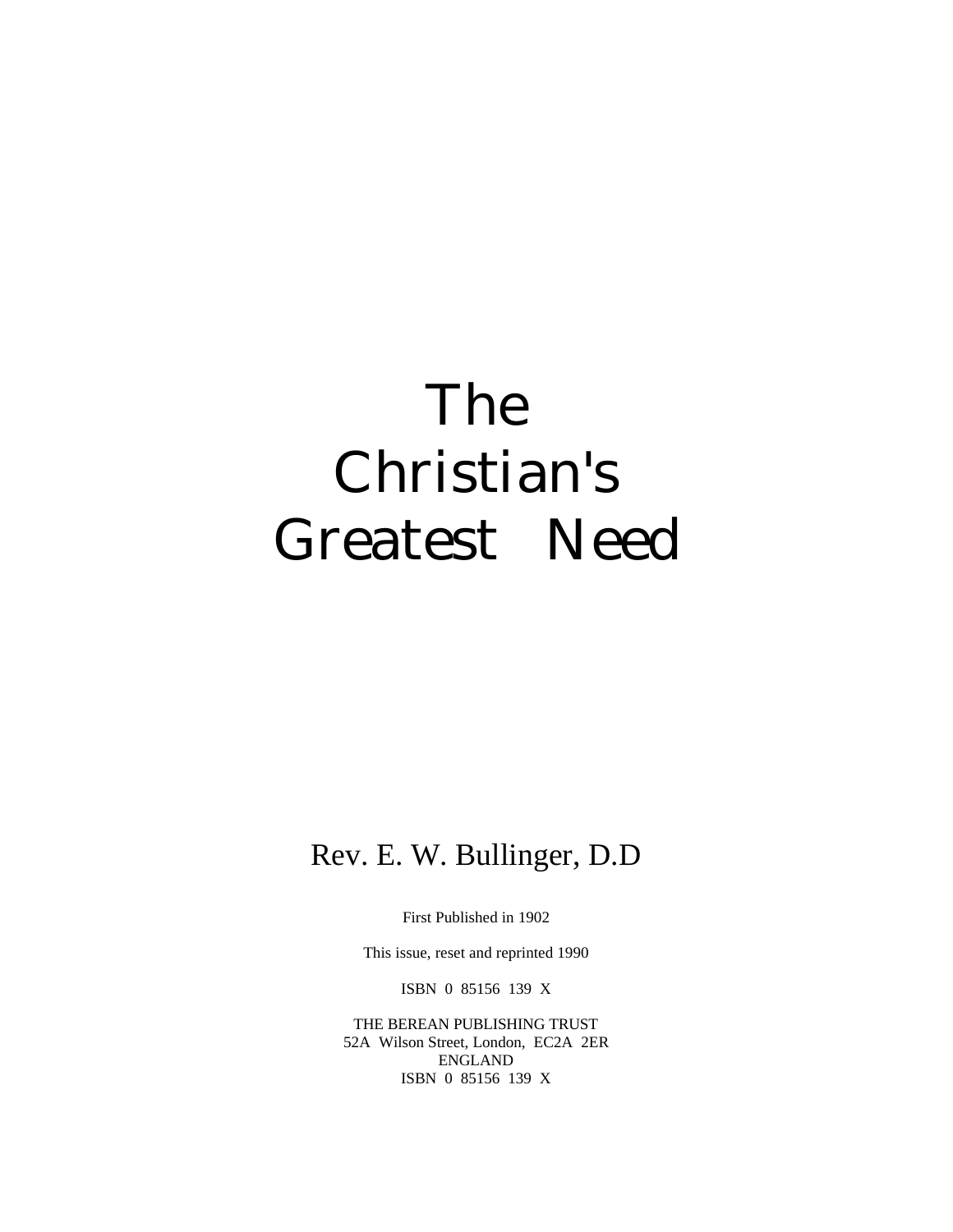## The Christian's Greatest Need

by

E.W. Bullinger, D.D.

#### Author of

*A Critical Lexicon & Concordance to the English & Greek New Testament The Witness of the Stars Number in Scripture Figures of Speech used in the Bible The Apocalypse The Church Epistles The Giver and His Gifts How to Enjoy the Bible The Chief Musician Great Cloud of Witnesses in Hebrews 11 The Foundations of Dispensational Truth*

THE BEREAN PUBLISHING TRUST 52A Wilson Street, LONDON EC2A 2ER ENGLAND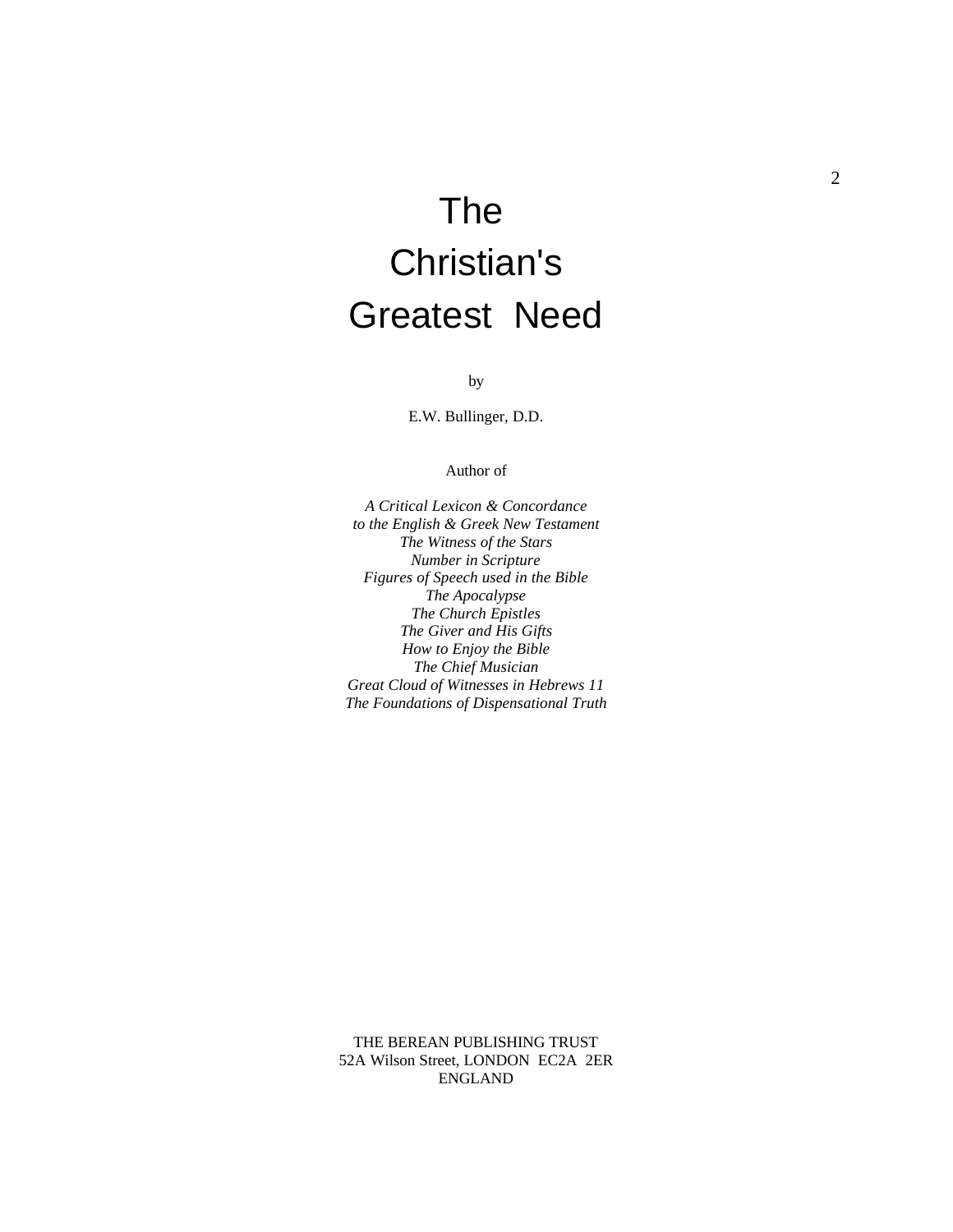#### THE CHRISTIAN'S GREATEST NEED

There is one thing that the Christian needs more than he needs any other things. One thing on which all others rest; and on which all others turn.

It is certain from the word of God, and also from our own experience, that `we know not what we should pray for as we ought'. But `the Spirit Himself helpeth our infirmities' (Rom. 8:26). He knoweth what we should pray for. He knoweth what we need. He maketh intercession for us and in us. He teacheth us how to pray, and in Eph. 1:17, we have His prayer set forth in these words :

` that the God of our Lord Jesus Christ, the Father of glory, may give unto you the spirit of wisdom and revelation in **THE KNOWLEDGE OF HIM**'.

This, then, must be our greatest need: *A true knowledge of God*.

If the Holy Spirit thus puts it before all other things, it must be because it is more important than any other thing; yea, than all others put together.

This, it is, that lies at the foundation of the Christian Faith; at the threshold of Christian life.

It is the essence of all *trust*.

We cannot trust a person if we do not *know* him. At least, it is safer for us not to do so; and as a rule we do not.

But on the other hand, when we know a person thoroughly well, *we cannot help trusting him*. No effort is to trust is required when we perfectly know a person. The difficulty then is, not to trust.

Why, then, do we not thus trust God? Is not the answer clear? *It is because we do not know Him!*

Thus we see how this knowledge of God is our greatest need; the very first step of our Christian course. Our trust will ever be in proportion to our knowledge.

If we knew, for example a billionth part of God's infinite *wisdom*, we should see our own to be such utter folly, that we should not merely be `willing' for His will, but we should *desire* it. It would be our greatest happiness for Him to do and arrange all for us. We should say :

` Lord, I am so foolish and ignorant; I know nothing, and can do nothing; I can only see this present moment; I know nothing of to-morrow. But Thou canst see the end from the beginning. Thy wisdom is infinite, and Thy love is infinite; for, our Saviour and Lord could say of us to Thee, as Thy beloved Son - "Thou has loved them, as Thou has love me" (John 17:23). Do, then, Thine own will. This is my desire, the desire of my heart. This is what I long for above all things'.

This is far beyond being `willing'. We may be willing for a thing, because we cannot help it. It may be even a low form of Christian fatalism. A Mahommedan may be thus resigned to the will of his god.

But what we are speaking of is far, far beyond the modern gospel of holiness; far in advance of merely being `willing'.

Those who are in the still lower condition; not `willing', but `willing to be made willing', do not see this condition arises from not knowing God; not knowing how infinite is His love, how vast is His wisdom, how blessed and how sweet is His will. If they did but know something of this, they would yearn for His will. It would be the one great earnest desire and longing of their hearts for Him to do exactly what is pleasing in His own sight, in us, and for us, and through us.

Not knowing this secret, Christians, everywhere, are striving and labouring to be `willing' by looking at themselves; and by some definite `act of faith' to do something of themselves. Instead of thinking of His wisdom and His love, they are thinking of themselves and of their `surrender'.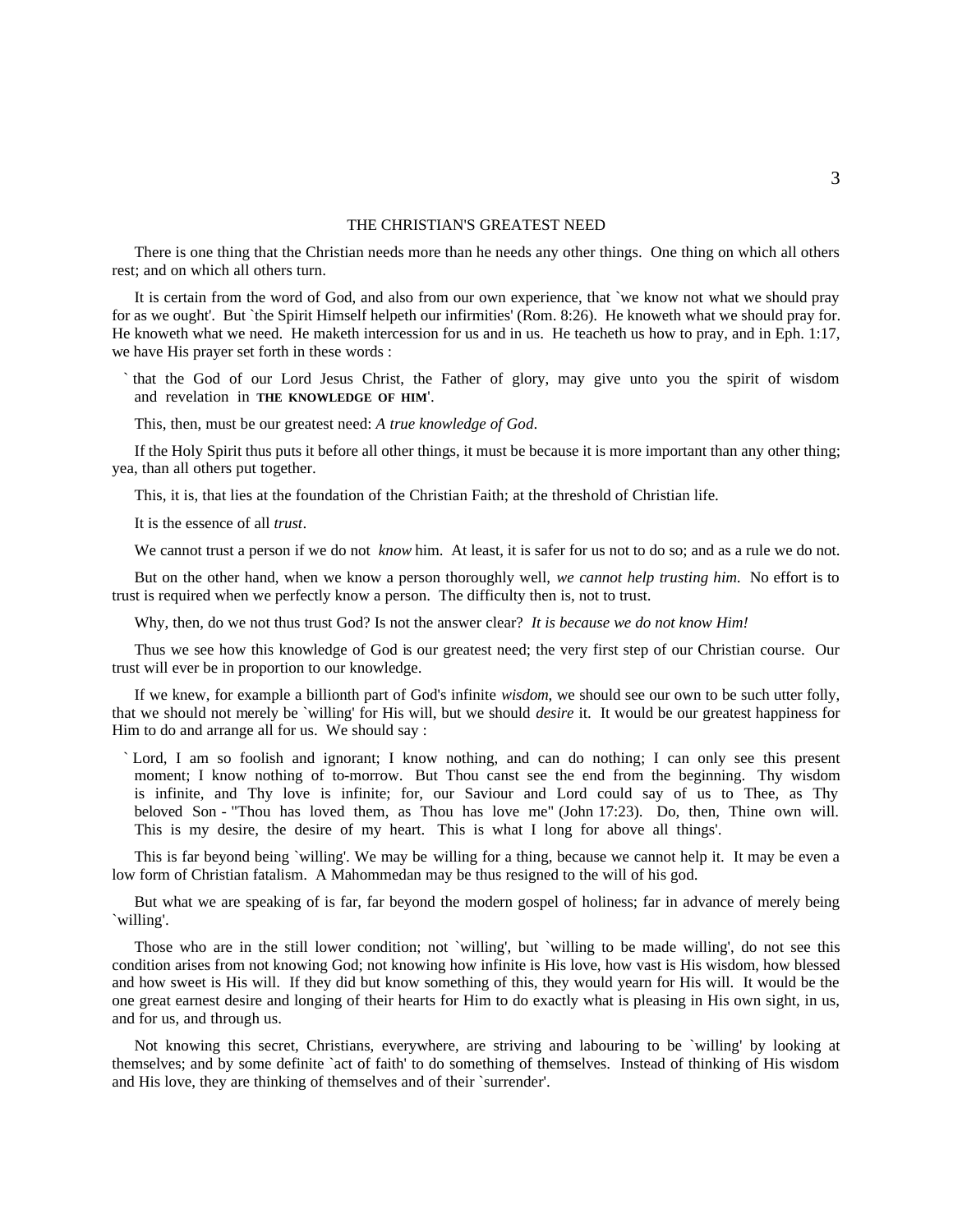But this is labour in vain. Even if it should seem to accomplish something, it is only like tying paper flowers on a plant. They may look natural and fair; but they have no scent, and no life; no fruit, and no seed. It is an artificial, fictitious attempt to produce that which, if they did but know God, would *come of itself, without an effort:* yea, the effort would be to stop or hinder the mighty power of the true knowledge of God.

The trouble with us is, if we prove our hearts to their depths, that, at the bottom, *we think we know better.* We would not say it for the world, we would hardly admit it to ourselves. But there it is; and the difficulty of being `made willing' is the proof of it.

If we really knew Him, and believe He knows better than we do what is good for us, there would be *no effort whatever,* but only a blessed irrepressible *desire* for His will.

Before we proceed further to consider some other of the practical effects of this knowledge, let us notice the fact that there are two words in the original for this knowledge of God. Two verbs which mean *to know.* As these are used sometimes in the very same verse, it is very important that we should carefully distinguish that which the Holy Spirit has so especially emphasised. There are, indeed, six Greek words which are translated *to know*, but these two are most common.

1. The one οιδα (*oida*) means *to know* without learning or effort; and refers to what we know intuitively, or as a matter of fact or history.

2. The other γινωσκω (*ginosko*), means *to get to know*; by effort, or experience, or learning.

This difference will be clearly seen, if we examine one or two passages :

John 13:7. `what I do thou *knowest* not now'. This is the former of these two words, and tells us that Peter had no intuitive knowledge of what the Lord was doing; and had no means of knowing. It was impossible. The Lord, however, goes on to say, `but thou shalt know (*i.e., get to know*) hereafter'. Peter would learn, and find out, by experience and revelation, what the Lord was then doing.

John 8:55. `Ye have not known him (*i.e.,* gotten to know him. No. 2 of these two words); but I know him (No. 1) and if I should say I know (No. 1) him not, I shall be a liar like unto you; but I know him (No. 1)'. Here the Lord declares His immanent knowledge of the Father; and declares that those whom He was addressing, not only had no such innate knowledge of God, but had not even attained to that knowledge.

1 John 5:20. `We *know* (No. 1 *i.e.,* we know as a historical fact, with out learning it) that the Son of God is come, and has given us an understanding that we may know (*i.e., get to know,* No. 2) Him that is true'."

Here the truth is taught that, before anyone can *get to know* God, he must have a spiritual understanding imparted to him. With this agrees 1 Cor. 2:14. `The natural man receiveth not the things of the Spirit of God; for they are foolishness unto him; neither can he *get to know* them'. Why not? Because `they are spiritually discerned'. The natural men has no means of getting to know spiritual things. A spiritual understanding must first be `given' to him. Then he is able not only to discern, but to love and delight in the revelation of spiritual things, and get to know Him, `the only true God, and Jesus Christ whom He hath sent'. `This is life eternal' (John 17:3).

The importance of *getting to know* God is thus again wondrously emphasised as our one great need. This knowledge is not only the basis of trust in God; not only the foundation of Christian faith; but of Christian life. Practical Christian life and walk will be in direct proportion to our knowledge of God. Look at Col. 1:9,10, where we have the practical outcome of prayer in Eph. 1:17. In Eph. 1:17 we have the prayer itself. In Col. 1:9,10, we have it applied for our correction and instruction. Carefully weigh the words. `For this cause, we also, since the day we heard it, do not cease to pray for you, and to desire' - Desire what? `that ye might be filled with the knowledge (the noun from No. 2, *i.e.,* acquired knowledge) of His will in all wisdom and spiritual understanding'. Why? For what purpose? To what end? `THAT YE MAY WALK WORTHY OF THE LORD UNTO ALL PLEASING, be fruitful in every good work, and increasing in THE KNOWLEDGE OF GOD'.

Then, to walk worthy of the Lord, I must know Him? Exactly so. If I would please Him in all things I must know what will please Him. Is this all that is required? All that I have to do? Yes, this is all. Then I have not to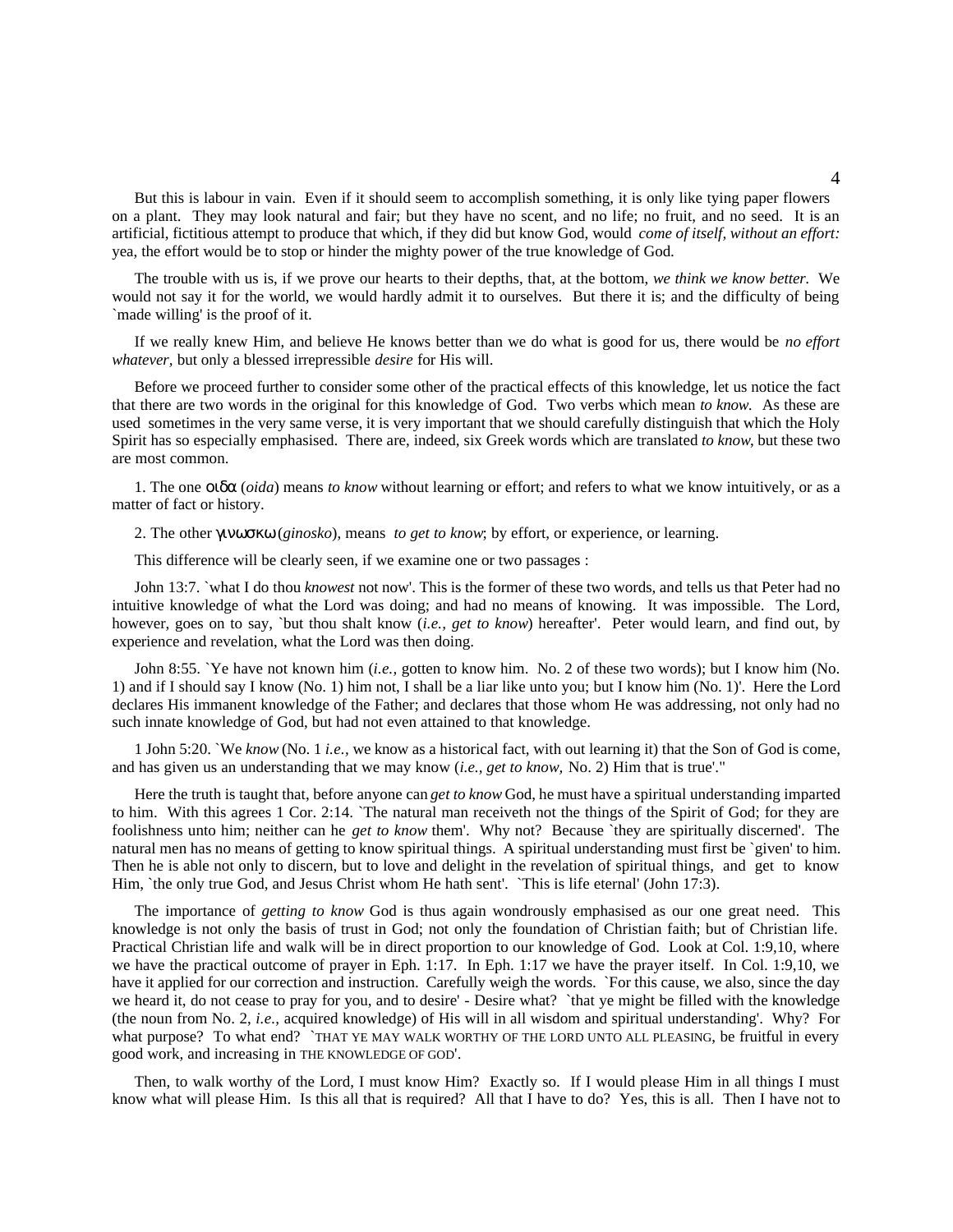rush hither and thither; from Convention to Convention? No, I have to sit down before God's Word, and *get to know* Him through that. There is no other way of getting to know Him. And he has given us His Word, and revealed Himself therein, on purpose that we study it and find out what it is that pleases Him; what it is He loves; what it is He hates; what it is He does. To get to know His wisdom, His will, His infinite love, His almighty power, His faithfulness, His holiness, His righteousness, His truth, His goodness and mercy, His long-suffering, His gentleness, His care, and all the innumerable attributes of our great and glorious God.

See how this knowledge is absolutely necessary, if we would please God.

We cannot please any of our of friends unless we know what they are pleased with. If we would make a present to one of them, we naturally think, or try to find out, what it is he or she needs or would be pleased to have. If we are receiving a guest, we naturally try to remember or to find out what pleases him in food or drink, in occupation or recreation. If we cannot find this out, then we have to guess at it, and we may or may not succeed in our effort to please. We may take the greatest trouble and pains, and yet, after all, we may arrange for or provide the very thing which is most disliked.

It is even so with our God. How are we to find out the things that please Him? How are we to discover the things He approves? **ONLY FROM HIS WORD**.

There, and there alone can we *get to know* Him. There alone shall we learn the fulness of the Spirit's prayer for us in Eph. 1:17; and the blessed practical outcome of it in Col. 1:9,10.

No man has this knowledge of God intuitively. No minster can even help in imparting it, except in and by the ministry of that Word. His own thoughts are valueless. Only as far as he enables us to understand that Word can he be of any assistance to us. He may be mistaken himself, and very easily be a hindrance instead of a help. God has revealed Himself in His written Word, the Scriptures of truth; and in the Living Word, His Son, Jesus Christ. And it is by the Communicated Word revealed in our hearts by the Holy Ghost that we may begin thus *to get to know* Him, whom to know is Life Eternal.

This is the one great reason why the written Word is given to us. It is not given merely as a book of general information, or of reference; but it is given to make known the invisible God.

Why do we read it? Why do we open it at all? What is, or ought to be, our object in reading it?

Do we read a portion that someone else has selected for us? Do we read that portion because we have promised someone we would do so? Or do we open it, and sit down before it with the one dominant object *to find out God*; to discover His mind; to get to know His will.

Those who are not thus engaged make their own god out of their own thoughts and imaginations. They have to fall back on what they *think* their god likes!

Thousands make their gods with their hands, out of wood, or stone, or bread. Thousands more make him out of their own heads. But, being ignorant of God's Word, they are alike ignorant of the God Who has there revealed Himself.

See the power of this truth as it is applied to what is called `Public Worship' or `Divine Service'. How many still worship `the unknown God'; and serve themselves; and do what is pleasing in their own eyes, studying only their own tastes! Ignorant of that great rubric, John 4:24, `God is a Spirit, and they that worship Him MUST worship Him in spirit and in truth' (*i*.*e*., truly in spirit), they talk of the kind of service they prefer, and say, `I don't like that at all'; or, `I do like that so much'; as though `places of worship', so-called, were opened merely for persons to go in and do what pleases themselves, forgetful of that word `MUST', which dominates the whole sphere of what we call worship.

Worship must' be only with the spirit. We cannot worship God - Who is a Spirit - with our *eyes* , by looking on at what is being done. We cannot worship God with our *noses*, by smelling incense, whether ceremonially or otherwise used. We cannot worship God with our *ears*, by listening to music, however well it may be `rendered'. No! worship cannot be with any of our *senses*; or by all of them put together. It must be spiritual, and not sensual. The worshippers must be spiritual worshippers, for 'the Father seeketh such to worship Him' (John 4:23).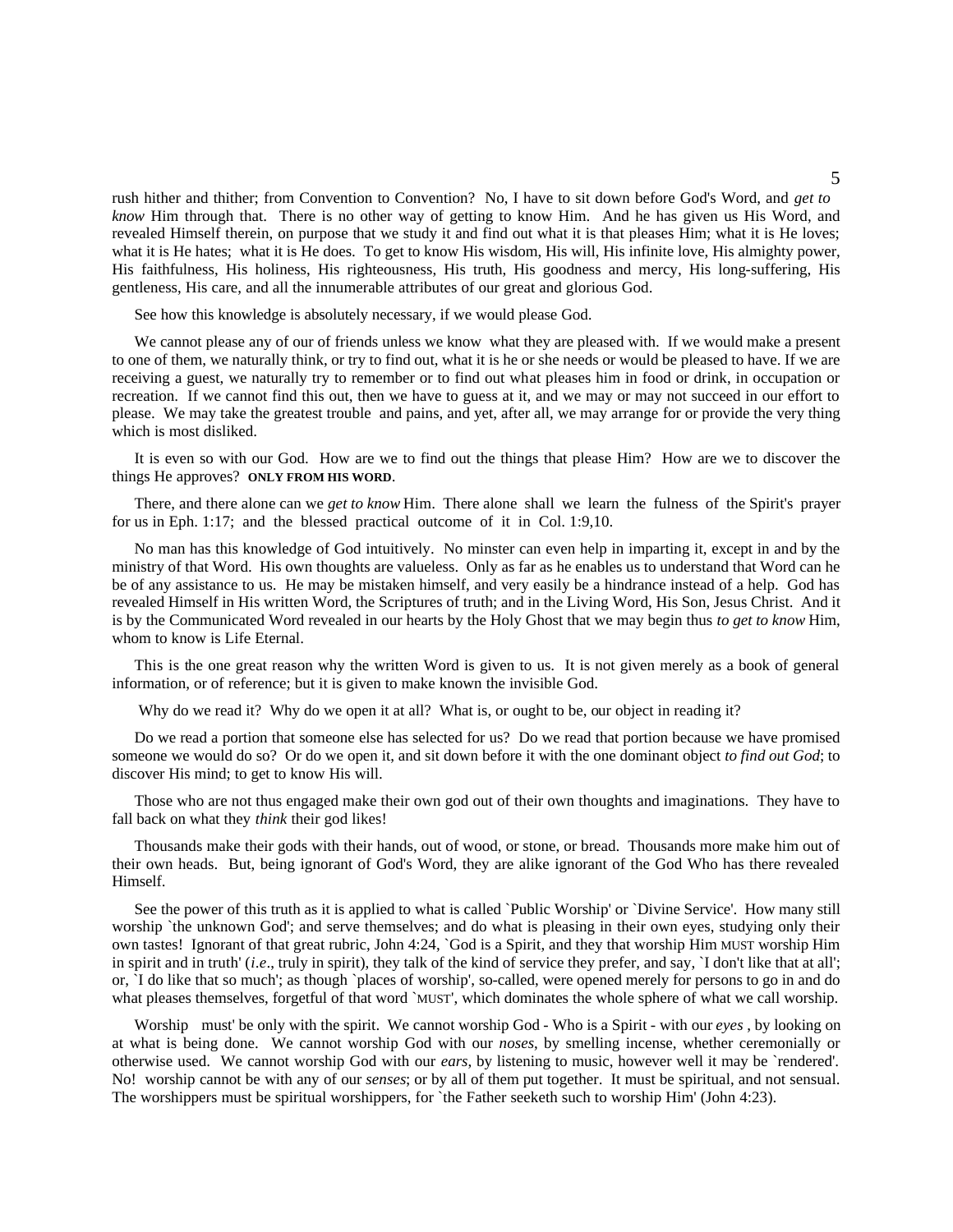How many of such worshippers frequent our churches and chapels? How many are still worshipping `the unknown God' (Acts 17:23)?

Is it possible that, if the true God were known - the great, the High and Holy God, who dwelleth not in temples made with hands; the God who inhabiteth eternity; the God in whose sight the very heavens are not clean, and who chargeth His angels with folly - is it possible, we ask, that any who know Him could imagine, for one moment, that He `seeks' or could be pleased with, or accept, or regard a congregation turning the Bible into `a book of the words', and listening, for example, to a girl singing a solo, getting as high a note as she can, and holding it out as long as she can! Is THAT what The Great and Infinite God is seeking? Is that the occupation of the heart with Himself which He says He `MUST' have? No indeed! and the greater the ignorance of God, the deeper and more degraded will become the accompaniments of what is called `Public Worship'.

Consider further, the effect of this great truth on our daily life. What rest and peace it brings. Look at its influence on our prayers. What is prayer for? Why are we told so often to pray? Why? Because prayer is intended to humble us by putting us into the place of helplessness and dependence. Prayer is meant to put us with our faces in the dust before the Mighty God.

Instead of that, what do we find? We turn that place which is meant to humble us and keep us in the low place, into a Throne, from which we dictate to God what He shall do in our affairs, how He shall help to carry out our plans, what He shall do among the governments and political affairs of the world. That is the outcome of the pride of the `old man' within us. So that we, who cannot manage our own affairs, do not hesitate to take on ourselves the management of the universe, and `move the hand that moves the world'.

A true knowledge of God would lead to a very different condition of things. Our prayers would be frequent indeed, but we should be so filled with a sense of God's wisdom, and power, and goodness, that we should cease to pray as though we had more compassion than He had; as though we were more concerned about sin and sinners than He is; as though we were more interested in His work than He is.

We should be `definite' indeed, as well as may be, in many things where *from His Word*, we know `what to ask'. But we should be equally `definite' in leaving all our cares with Him. We should cease to take the responsibilities of life upon ourselves. We should say :

` Lord, what Thou wilt! Do not heed my requests if Thou seest they are not good. Do not do or give this or that because I ask it or think it good. Withhold it, if Thou, who seest the end from the beginning, seest it will not be for my good. I am so foolish and ignorant before Thee: and Thou art so wonderful, so wise, and so good: Goodness and mercy itself; and Thy love is so infinite that Thou canst do only what is right, and wisest, and best. Thy will is love itself. Oh that I may be filled with such a knowledge of Thy will, in all wisdom and spiritual understanding, that I may enjoy the perfect rest which that knowledge will give'.

In proportion as we have this knowledge of God and of His will, shall we thus pray without ceasing; and in this manner make known our requests unto Him.

When we pray definitely for our will to be done in any matter, it means (if we are honest enough to confess it), that we are willing to take all the responsibility if that request is granted. Oh, what a solemn responsibility! and how unnecessary, when God has provided us with One who is our Surety, and who is responsible for us in life and in death (John 6:39).

How much better to leave our affairs in His hands.

When we employ a person to do any labour for us, and we ask him how much we have to pay him? he replies, *`I will leave it to you, Sir'*. Why? Because he knows perfectly well that we shall be very likely to give more than he would dare ask.

It is even so with our God. If we know Him well enough we can surely say, in making our request, `I will leave to thee Lord'. We have His assurance that He is able `able to do exceedingly above all that we ask or think' (Eph. 3:20). If *we* do the *thinking* we shall surely limit Him. How much better to leave the limit to Him: and we shall do this in proportion as we know Him.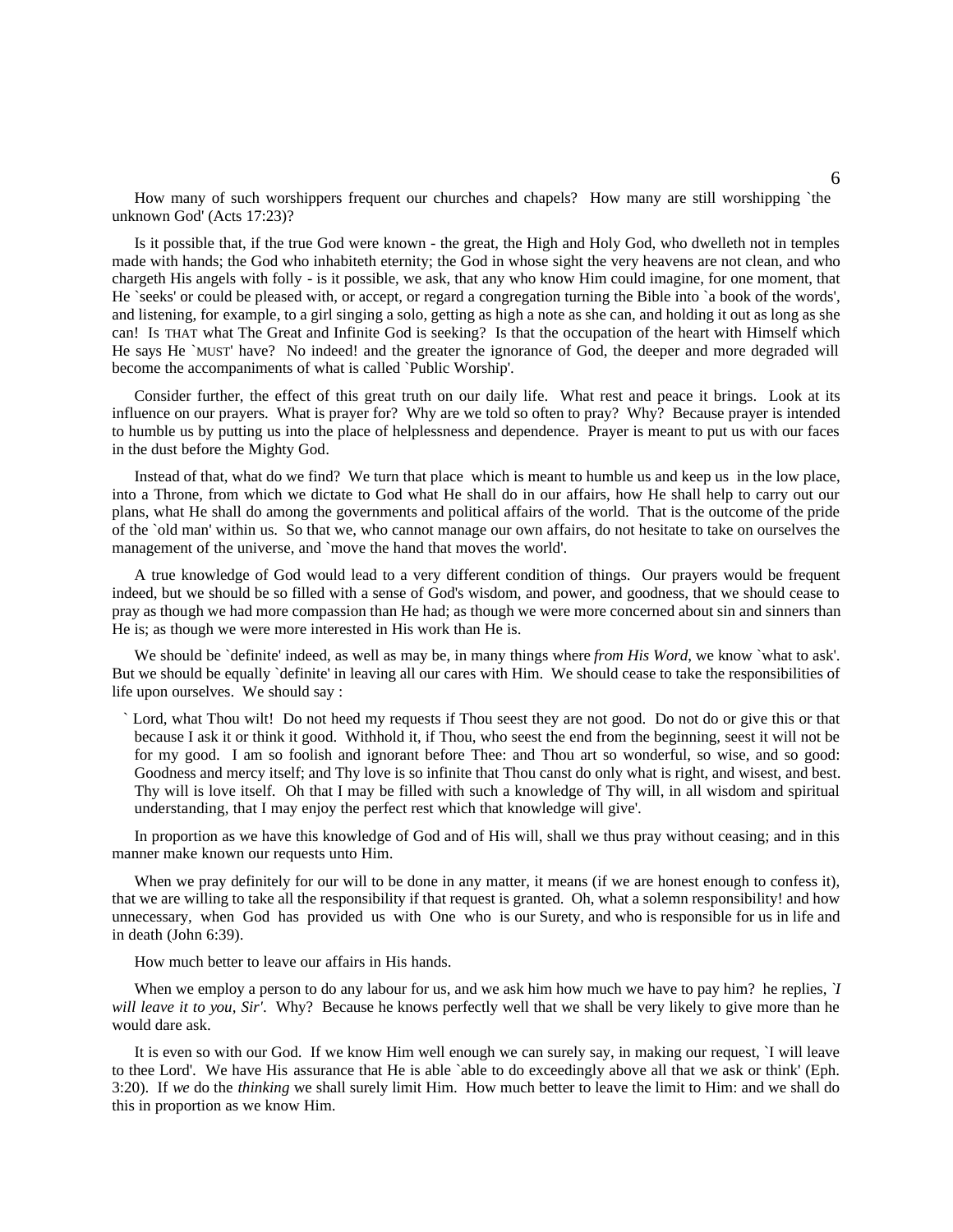Take another illustration. Here is a friend in great difficulties; and we have a plan that will lift him right out of them, and set him on his feet again. He, meantime, comes to us to borrow some small sum that will only give temporary relief, and leave him to struggle on still with his difficulties. *He limits our power*. His poor thoughts cannot rise to the extent of what we are able to do exceedingly abundantly. If we answer his prayer, and grant him his request, and lend him what he ask, how small will be his blessing. Why does he not `ask or think' more `worthy' of our ability and love? Because he does not know us well enough! That is the secret, and that is why he is not delivered. He thinks he knows better than we do; and measures our willingness to give by his poor power to ask.

Oh to know the love, and power, and wisdom of our God. What a revolution it would make in our prayers, as well as in our lives.

But look again at another effect of this knowledge of God as applied to missionary work. What is the work of the missionary? He offers himself and is accepted. He is trained for his service, and he learns the particular language. The moment at length arrives when he is able to speak that language, and the opportunity comes to speak. Now what is he going to say? What is the first thing that must come out from his opened lips? Is it not to explain his God to that heathen man or women? Is it not to show how far the living God is above all their ideas? Is it not to tell how God has revealed Himself in His Word? And to explain that revelation, and to minster that Word.

We thus see how a true knowledge of God lies at the threshold of all missionary work. How can a man explain God unless he knows God? and how can God be known apart from His Word? Hence the supreme necessity of so studying that Word that we may not only enjoy but be able to speak of Him of Whom that Word is sent to testify.

So far we have spoken only of a knowledge of God - the Father. But it is also of the greatest importance that we should have a true knowledge of Christ.

This is the Christian's one object, as well as his greatest need.

This is set forth with remarkable clearness and force in Phil. 3.

In the ninth verse we have our standing in Christ expressed in the words: `**FOUND IN HIM**'.

This is explained as not having our own righteousness, but that which is through the faith of Christ; `the righteousness which is of God by faith'.

Clothed in this righteousness, nothing of self is seen by God. Like the stones in the Temple, they were covered over first with cedar-wood; and the cedar-wood was covered over with gold. Then it is added `there was no stone seen'. These words are not necessary either for the grammar, or for the sense; for how could the stone be seen if thus doubly covered up? No! the words are graciously added to emphasize the antitype, and to impress on us the blessed fact that, when covered with Christ's righteousness there is nothing of self seen in our standing before God. We are already `in the heavenlies, in Christ'; and are comely in all His comeliness, perfect in all His perfection, accepted in all His merit, righteous as He is righteousness; yea, holy as He is holy, and loved as He is beloved. All this is included in these words `found in Him'.

And being thus `found in Him' for our *standing*, we have in verses 20 and 21 our *hope*; which, is to be: **LIKE HIM** in resurrection and ascension glory at His coming. Hence `we look for the Saviour, the Lord Jesus Christ: who shall change our vile body, that it may be fashioned like unto His glorious body, according to the working whereby He is able to subdue all things unto Himself'.

This is our `blessed hope'. We have referred to it here, and not in the order in which it stands in this chapter, in order to show what it is that lies between the two - the beginning and the end of our Christian course. What is it that is to fill the place between these two? What is to occupy our hearts from the moment when we were in Christ, who is our life, to the moment when we shall be like Christ, who shall be our glory? What is the one *object* that is to ever fill our hearts and occupy our minds? `**That I may KNOW HIM**'.

This is henceforth the Christian's great object. Nothing but this aim to *get to know* Christ (for this is the word used here, in Phil. 3:10).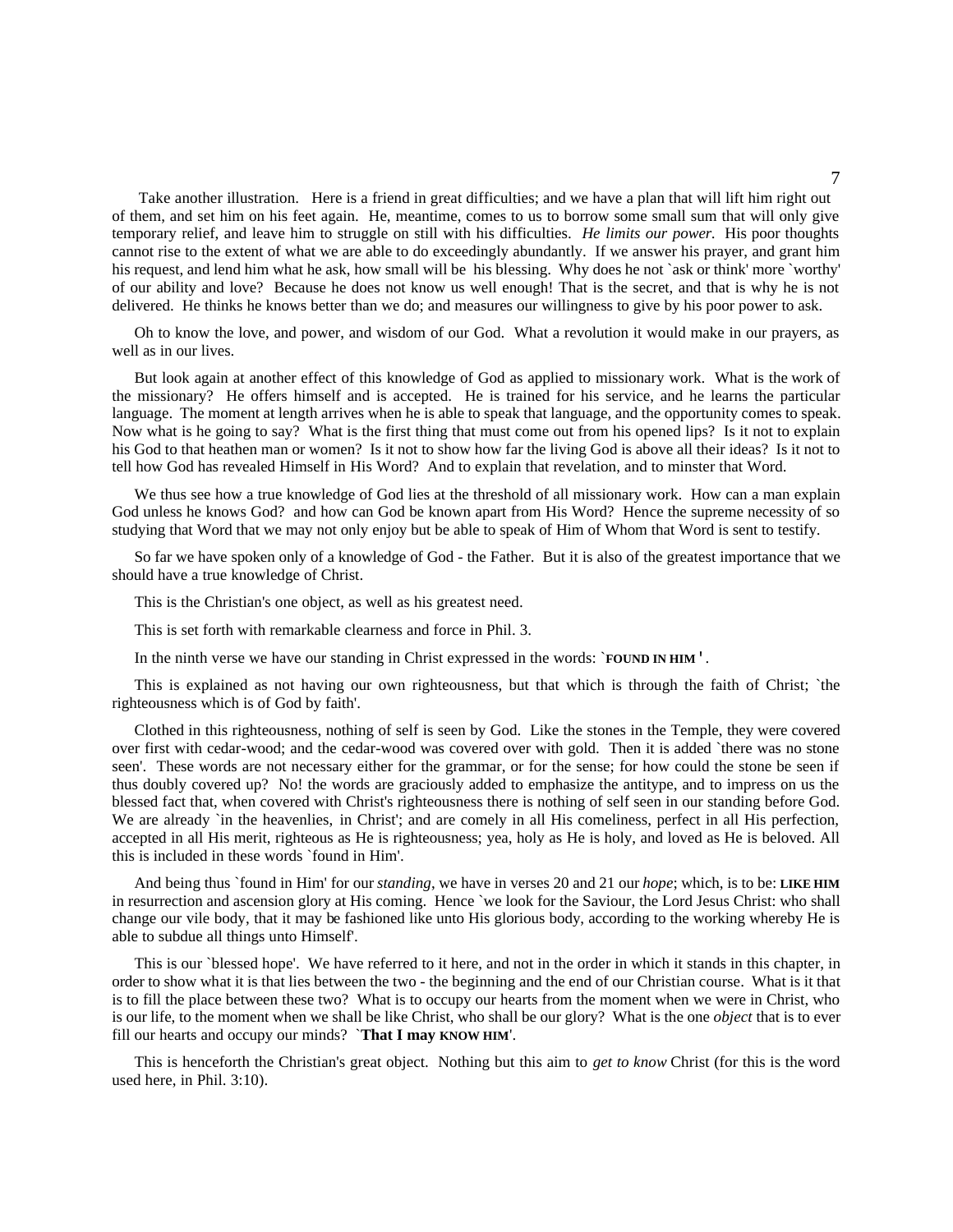As verse 9 contained the explanation of the words `found in Him', so this verse (10) contains the explanation of how and why we are *to get to know* Christ.

We are henceforth no longer to know Him after the flesh, but to get to know Him as risen; the head of the New Creation in resurrection (2 Cor. 5:16,17).

For this is how this knowledge is explained: `that I may get to know Him and the power of His resurrection'. Not to know merely the historical *fact* of His resurrection, but the `power' of it: *i.e.*, what its wondrous power has done for us. But how can we get to know this `power'? Ah! only by experiencing `the fellowship of His sufferings': by learning that when He, the Head of the Body, suffered, all the members of that Body suffered in mysterious and blessed `fellowship with Him'. Thus shall we get to know how we were `made conformable to Him in His death'. Only when we have thus learned that we suffered when He suffered, and died when He died, can we begin to learn how we have risen also with Christ; and `get to know the power of His resurrection'.

How few of us know what this `power' is, as it takes us out of the old creation and sets us in the new creation, where `all things are of God' (2 Cor. 5:17).

This then is our object, to get to know all that Christ is made unto us in resurrection power.

How startling must these words have been as they fell upon the ears of Greeks (for this is the first city Paul set his foot in in Europe). They had been brought up on this great motto of Solon, the wisest of the seven wise men of Greece. His motto was supposed by them to embody in itself the essence of all wisdom; and it consisted of only two words, which were carved over the entrance to the schools and colleges of Greece:

#### γνωσθη σεαυτον (*gnosthe seauton*),

#### `KNOW THYSELF'.

But yet, how foolish are those words. For how can one know anything of himself by considering himself? If he looks at others, then he can see how different he is from them; and how much better or worse he may be than they.

But it is only when we can compare ourself with Christ, who is the wisdom and glory of God, that we learn what we really are; and how far short we come of that glory (Romans 3:23). It is only as we see ourselves in `the Balance of the Sanctuary', or by the side of the plumb-line of that Perfection, that we see, and get to know, our absolutely lost and ruined condition. Hence this new motto was thundered from heaven into the ears of those who sought to know themselves: `**THAT I MAY GET TO KNOW HIM**'.

Yes; this is our one object. This is it that will have the mighty transforming power over our lives. Every moment spent in seeking to know ourselves is a moment lost: and not only lost, but used to keep us from the one thing that alone can accomplish our object and teach ourselves. Trying to know ourselves, we not only fail in the attempt, but we cease to learn Christ, which alone teaches us to know ourselves.

And yet, how many are spending their lives in this vain search? running hither and thither to hear this man and that man. And, being constantly directed to this self-occupation, self-surrender, and self-examination, they are lead into trouble; or, into a joy which last only while the excitement is kept up.

Oh! to be occupied with Christ; to have Him for our object; and His resurrection power for our lives.

This we shall have; and have increasingly as we get to know Christ.

Again. What was it that led the heathen world into all its darkness, corruption, and sin? Just this: `they did not like to retain God in their knowledge. Professing themselves to be wise, they became fools, and changed the glory of the incorruptible God into the likeness of corruptible man' (Romans 1:22,28).

Like people to-day who, ignorant of God as He has revealed Himself in His Word, make their god, some with their own hands, or out of their own heads vainly imagining He is what they think he is, and worshipping like the heathen, `the unknown God', such an one as themselves.